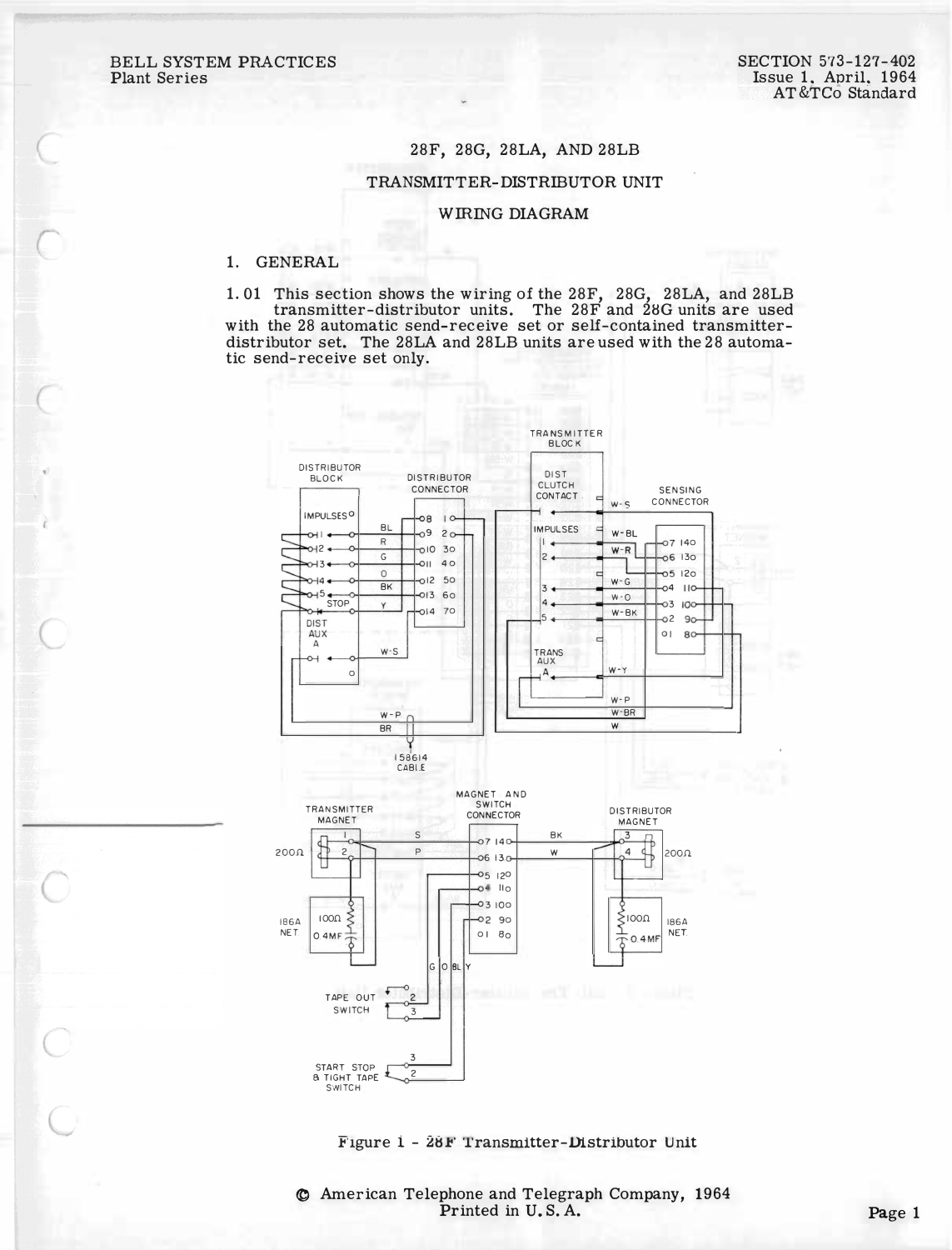

Figure 2 - 28G Transmitter-Distributor Unit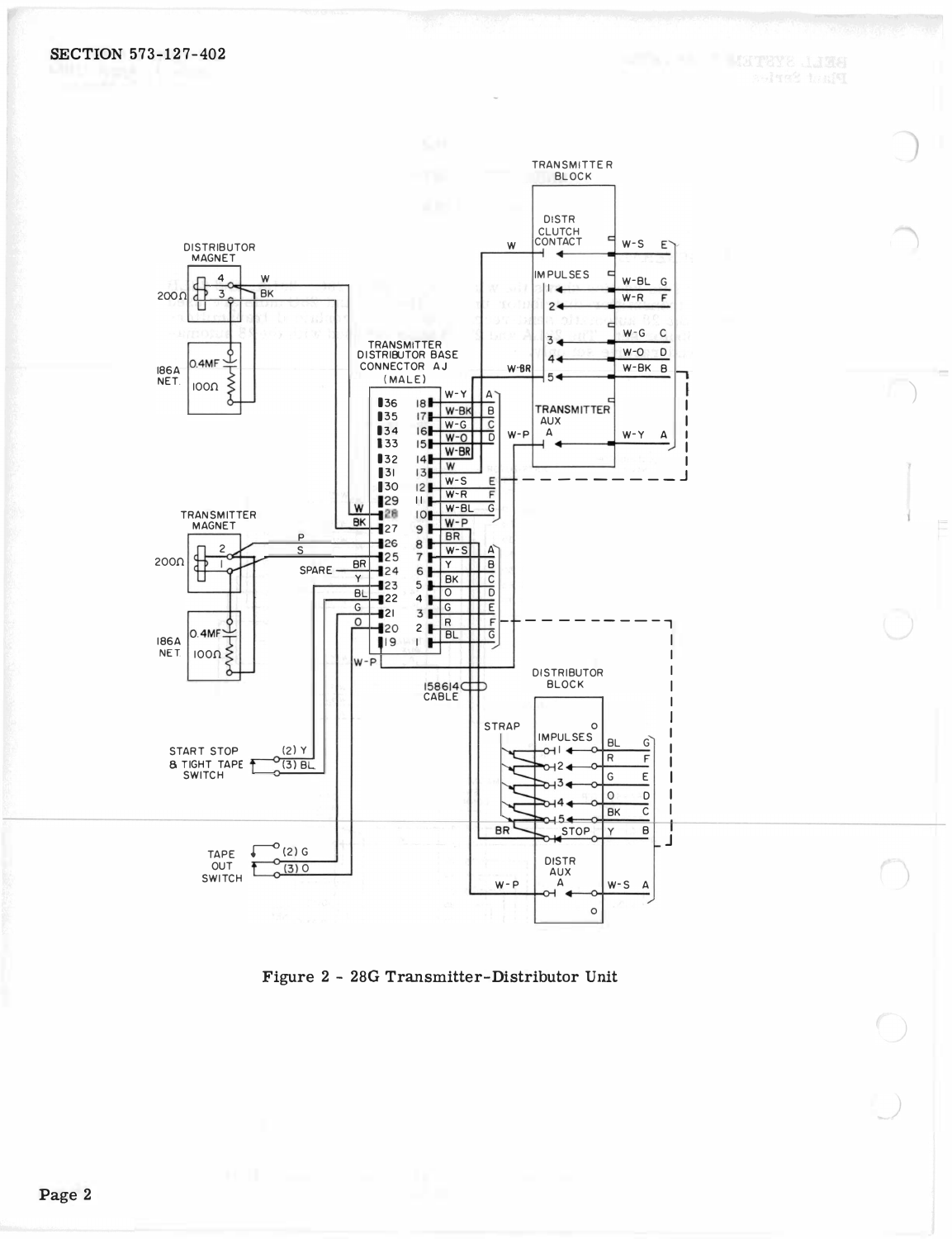



|   |                |           | (A)<br>CONNECTOR                                                                                                        |                         |         |                |    |
|---|----------------|-----------|-------------------------------------------------------------------------------------------------------------------------|-------------------------|---------|----------------|----|
| 9 | <u> 7</u>      | <b>BK</b> | $\frac{19}{2}$                                                                                                          | ı<br>Ó<br>$\frac{2}{5}$ | W       | $6 \mid$       |    |
|   | $\overline{c}$ | BR        | $\frac{20}{2}$<br>$\frac{2!}{0}$<br>$\frac{22}{5}$<br>$\frac{23}{0}$<br>$\frac{24}{0}$<br>$^{25}_{0}$<br>$\frac{26}{0}$ |                         | W       | 6E             |    |
|   | $\overline{c}$ | ΒL        |                                                                                                                         |                         | W       | 6D             |    |
|   |                | $W - O$   |                                                                                                                         | 3040                    | W       | 6C             |    |
|   |                | G         |                                                                                                                         |                         | W       | 68             |    |
|   | $\overline{2}$ | S         |                                                                                                                         |                         | W       | 6A             |    |
|   | $\overline{2}$ | P         |                                                                                                                         | 00000                   | BK      | 6              |    |
|   | 7A             | BΚ        |                                                                                                                         | $\mathbf{g}$            | $W - P$ | $\overline{5}$ |    |
|   | 6              | BΚ        | $\frac{27}{5}$                                                                                                          | ပ္လိ                    | $W-S$   | 4              |    |
|   | 78             | BK        | $^{28}_{\circ}$                                                                                                         |                         |         |                | IO |
|   | $\overline{2}$ | Y         | $\frac{29}{0}$<br>30<br>30<br>31<br>0<br>$rac{32}{0}$                                                                   | 0000                    | W       | 6F             |    |
|   | $\overline{3}$ | BΚ        |                                                                                                                         | <b>Papia</b>            | W       | 6G             |    |
|   | 3              | W         |                                                                                                                         |                         | W       | 6H             |    |
|   |                |           | $\frac{33}{0}$<br>$\frac{34}{0}$<br>$\frac{35}{0}$<br>$\frac{36}{0}$                                                    | $000 - 1$<br>160170180  |         |                |    |





 $(G)$ 

TAPE OUT SWITCH

 $\Omega$ 

(M)<br>NOTCHER SOLENOID

**UPPER** 

 $(N)$ 

NOTCHER SOLENOID

LOWER

G

 $W - O$ 

 $R-G$ 

 $R - Y$ 

BR-BL

BR-G

 $\overline{12}$ 

 $12$ 

 $\overline{12}$ 







ISS 1, SECTION 573-127-402





-111

Figure 3 - 28LA Transmitter-Distributor Unit